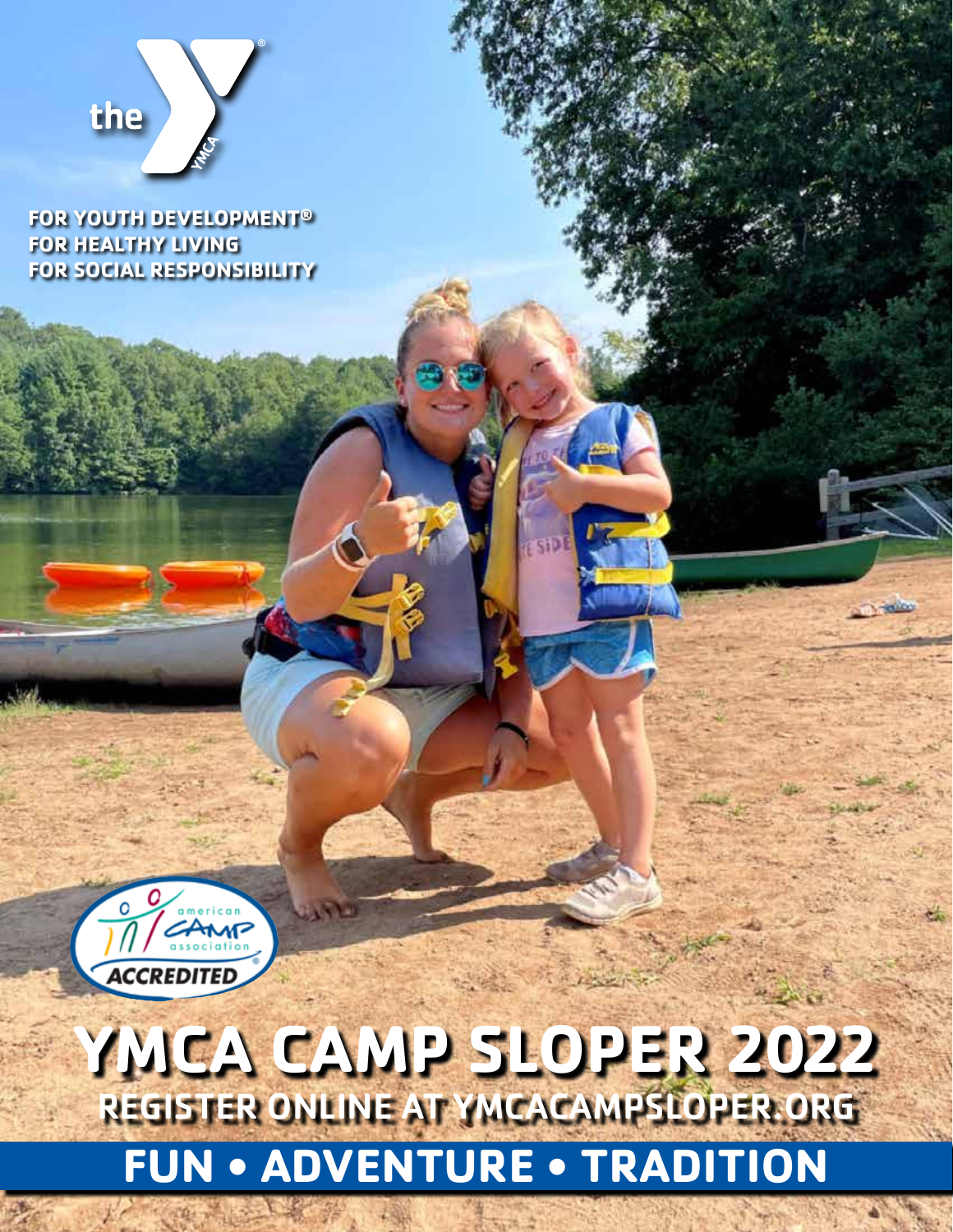## 22 SESSION DA  **STEP 1:** PICK YOUR DATES

**9 AM TO 3 PM DAILY** Wanderers program runs 9 AM until 1 PM in 1-week sessions **SLOPER PREVIEW: June 20 to June 24 SESSION 1: June 27 to July 8 (NO CAMP JULY 4)** 

> **SESSION 2: July 11 to July 22 SESSION 3: July 25 to August 5**

**SESSION 4: August 8 to August 19 SLOPER FINALE: August 22 to August 26**

## **STEP 2:** PICK YOUR CAMP(S)

## **EAST COAST TRADITIONAL CAMP PROGRAMS**  ENTERING GRADES PRE-K-5

**WANDERERS** Pre-K Ages 3 to 5 Max 30 per session Our caring counselors will guide your child through exciting theme weeks and traditional camp activities that include: arts and crafts, nature activities, beginner water skills, singing and an opportunity to come to our family night. All campers must be potty trained. This program meets at 9 AM at the Red Barn. **Transportation NOT provided.** 1 week sessions all summer and Sloper Preview. 9 AM to 1 PM daily

#### **FULL MEMBER: \$220.00 • NON-MEMBER: \$245.00**

**SLOPERIANS** Entering Grade K Max 110 per session The Sloperian program is a great introduction to our full day program. Campers get a taste of traditional camp activities as well as participating in rotating activities. 2 week sessions all summer & Sloper Preview and Finale

**FULL MEMBER: \$480.00 • NON-MEMBER: \$530.00**

**NEW! NAVIGATORS** Entering Grade 1 Max 110 per session The Navigator program allows campers entering first grade to experience more of what Camp Sloper has to offer. Campers participate in many traditional activities as well as rotating activities.

#### 2 week sessions all summer & Sloper Preview and Finale **FULL MEMBER: \$480.00 • NON-MEMBER: \$530.00**

**EXPLORERS** Entering Grades 2 & 3 Max 120 per session Personal attention and exciting activities highlight this camping experience. Campers are exposed to traditional camp activities, rotating activities and the "Explorer Record".

2 week sessions all summer & Sloper Preview and Finale

#### **FULL MEMBER: \$480.00 • NON-MEMBER: \$530.00**

**PIONEERS** Entering Grades 4 & 5 Max 120 per session This adventurous program has an atmosphere of fun and excitement. Campers look forward to lots of traditional camp activities as well as participating in family nights and rotating activities.

2 week sessions all summer & Sloper Preview and Finale

**FULL MEMBER: \$480.00 • NON-MEMBER: \$530.00**

## **EAST COAST SPECIALTY CAMP PROGRAMS**  ENTERING GRADES 2-5

**ADVENTURE CAMP** Entering Grades 3-5 Max 12 per session Campers will take part in a daily adventure all around YMCA Camp Sloper. Each day the campers will be given clues to a mysterious adventure they will need to solve for the day. A mix of map reading, hunting for clues, solving mysteries and more will be offered. The afternoon period will be left open for rotating activities. 2 week sessions all summer.

#### **FULL MEMBER: \$500.00 • NON-MEMBER: \$550.00**

#### **AROUND THE WORLD CAMP**

Entering Grades 3-5 Max 12 per session Explore the globe and all of its treasures in Around the World Camp. Here you will experience world cultures through music, language, celebrations, and many unique activities. The afternoon will be left open for rotating activities. 2 week sessions (Session 1 and Session 3)

#### **FULL MEMBER: \$500.00 • NON-MEMBER: \$550.00**

**NEW! ART CAMP "E"** Entering Grades 2-3 Max 12 per session "E" is for the Explorer age group. This camp is designed for our younger campers who love being creative, and expressing their artistic talents. Drawing, painting, jewelry making, craft projects and more will be offered throughout the two week session. The afternoon period will be left open for rotating activity choices. A showcase will be held for parents and campers the second week of the session during the camp day. 2 week sessions all summer.

**FULL MEMBER: \$500.00 • NON-MEMBER: \$550.00**

**NEW! ART CAMP "P"** Entering Grades 4-5 Max 12 per session "P" is for the Pioneer age group. This camp is designed for our oldest campers on the East Coast who love being creative, and expressing their artistic talents. Drawing, painting, jewelry making, craft projects and more will be offered throughout the two week session. The afternoon period will be left open for rotating activity choices. A showcase will be held for parents and campers the second week of the session during the camp day. 2 week sessions all summer.

#### **FULL MEMBER: \$500.00 • NON-MEMBER: \$550.00**

**BOOKWORM CAMP** Entering Grades 3-5 Max 12 per session Spend a session reading and writing in the great outdoors! Campers will spend the morning periods hiking to quiet spots around camp to read some of their favorite books, as well as use their imagination to write their own books and make crafts related to their stories. The afternoon period will be left open for rotating activities. 2 week sessions (Session 2 & 4)

#### **FULL MEMBER: \$500.00 • NON-MEMBER: \$550.00**

**CAMP PERFECT CAMP** Entering Grades 3-5 Max 12 per session Get creative with DIY trick shots with this specialty camp! Plan, create and perform your own and staff-created trick shots around camp, culminating in our own Sloper Perfect session video! Campers also compete in exhilarating competitions, such as the Smelling Bee, All Sports Battles, the Absurd World Record and so much more! The afternoon period will be left open for rotating activities. 2 week sessions all summer.

**FULL MEMBER: \$500.00 • NON-MEMBER: \$550.00**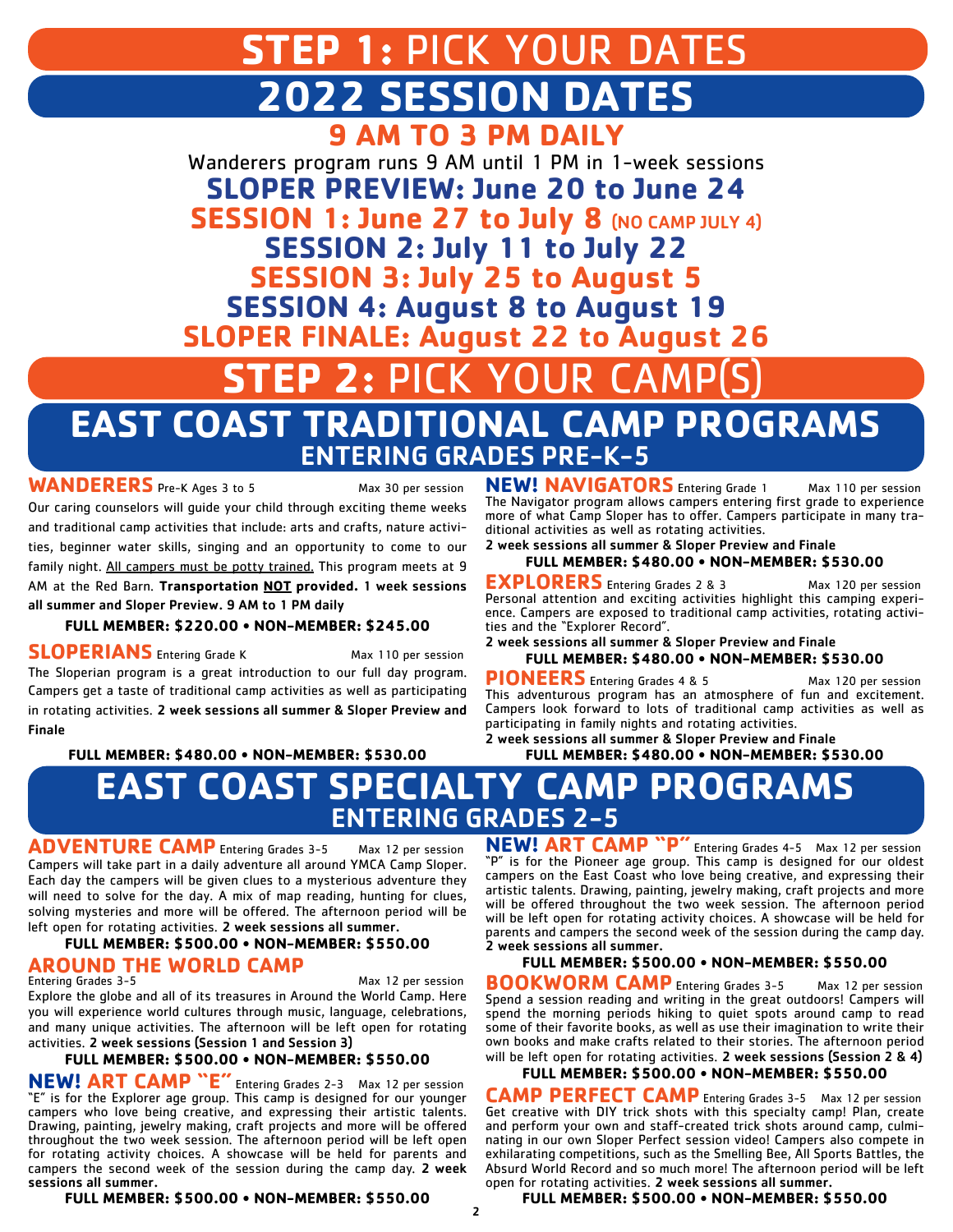## **EAST COAST SPECIALTY CAMP PROGRAMS**  ENTERING GRADES 2-5

**CARDBOARD CAMP** Entering Grades 3-5 Max 12 per session Get creative with cardboard in this specialty camp! Design, decorate, and build anything you can dream up! Knight's armor, a city, a dinosaur, or even Darth Vader, the possibilities are endless! The afternoon will be left open for rotating activities. 2 week sessions (Session 2 and Session 4)

#### **FULL MEMBER: \$500.00 • NON-MEMBER: \$550.00**

**CHEER & DANCE CAMP** Entering Grades 3-5 Max 20 per session Learn the latest cheers, dance routines, stunts and choreography in the world of cheerleading and dance. Campers will have the opportunity to learn new cheers and dances as well as develop their own new creative routines. They will spend the morning periods working on cheer and dance performances, while the afternoon period will be left open for rotating activities. A show will be held for parents and campers the second week of the session. 2 week sessions (Session 2 and Session 4)

#### **FULL MEMBER: \$500.00 • NON-MEMBER: \$550.00**

**CIRCUS CAMP** Entering Grades 3-5 Max 12 per session Roll up your sleeves and get ready to amaze your friends! Circus Camp will teach campers how to perform magic tricks, juggle, master the art of joketelling, learn basics of face-painting, do balancing acts and perform basic stunts and silly human tricks. The afternoon period will be left open for rotating activities. A show will be held for parents and campers the second Thursday of the session during the camp day.

2 week sessions (Session 1 and Session 3)

#### **FULL MEMBER: \$500.00 • NON-MEMBER: \$550.00**

**ECO CAMP** Entering Grades 3-5 Max 12 per session Campers will participate in a variety of exciting activities focusing on exploring the wetlands, hiking our beautiful trails, discovering nature and learning about plants, wildlife and conservation of the environment. The afternoon period will be left open for rotating activities.

2 week sessions (Session 1 and Session 3)

#### **FULL MEMBER: \$500.00 • NON-MEMBER: \$550.00**

**FISHING CAMP EAST** Entering Grades 3-5 Max 12 per session Children will have the opportunity to learn more about the sport of fishing. They will spend the morning fishing at different spots around YMCA Camp Sloper while the afternoon will be left open for rotating activities. **CAMPERS MUST BRING THEIR OWN POLES TO CAMP.**

#### 2 week sessions (Session 2 and Session 4)

**FULL MEMBER: \$500.00 • NON-MEMBER: \$550.00**

**FORT BUILDING EAST** Entering Grades 3-5 Max 20 per session Experience a two-week adventure building some of the biggest and best forts ever seen at YMCA Camp Sloper. Campers will spend morning periods designing and constructing a new fort each summer. The afternoon period will be left open for rotating activities.

2 week sessions (Session 1 and Session 3)

#### **FULL MEMBER: \$500.00 • NON-MEMBER: \$550.00**

**MUSICAL THEATER EAST**Entering Grades 3-5 Max 20 per session Campers will have the opportunity to learn the ins and outs of theater, dance and acting. They will spend the morning periods working on a production that will be performed for the camp and parents the second Thursday of the session during the camp day. The afternoon period will be left open for rotating activities. 2 week sessions (Session 2 and Session 4)**.** 

#### **FULL MEMBER: \$500.00 • NON-MEMBER: \$550.00**

### **NINJA WARRIOR CAMP EAST**

Entering Grades 3-5 Max: 16 per session Hone your skills on our Sloper Ninja Warrior Course and challenge yourself on multiple skill level obstacles. This camp will also include Ninja Training on our Low Ropes course, Obstacle Course, Tower, strength and speed training, Ninja games and more. Work towards your personal best in the time trial finale challenge. The afternoon period will be left open for rotating activities. 2 week sessions (Session 2 and Session 4)

**FULL MEMBER: \$500.00 • NON-MEMBER: \$550.00**



**ROCKET SCIENCE CAMP** Entering Grades 3-5 Max 16 per session Get ready to learn how to make volcanoes, rockets, and other science projects. This camp will be a combination of science experiments and rocket launching with some other traditional camp fun mixed in. The afternoon period will be left open for rotating activities.

#### 2 week sessions (Session 2 and Session 4)

#### **FULL MEMBER: \$500.00 • NON-MEMBER: \$550.00**

#### **SAMPLER CAMP EAST**Entering Grades 3-5 Max 20 per session

Fishing, Art and Sports…OH MY! Can't decide on just one of the many amazing specialty camps? Well, now you can try them all in just one session! This camp is designed for campers who would like a taste of each different East Coast specialty camp. Each day campers will get to experience a different East Coast specialty camp! The afternoon periods will be left open for rotating activities. 2 week sessions all summer

#### **FULL MEMBER: \$500.00 • NON-MEMBER: \$550.00**

**SPORTS CAMP "E"** Entering Grades 2-3 Max 40 per session "E" is for the Explorer age group. This camp is designed for our younger campers who love sports. The campers will play a variety of sports in a competitive but non-threatening environment, where everybody plays and everybody wins. The afternoon period will be left open for rotating activities. 2 week sessions all summer

#### **FULL MEMBER: \$500.00 • NON-MEMBER: \$550.00**

**SPORTS CAMP "P"** Entering Grades 4-5 Max 40 per session "P" is for the Pioneer age group. This camp is designed for our oldest campers on the East Coast who love sports. The campers will play a variety of sports in a competitive but non-threatening environment, where everybody plays and everybody wins. The afternoon period will be left open for rotating activities. 2 week sessions all summer**.** 

#### **FULL MEMBER: \$500.00 • NON-MEMBER: \$550.00**

**STEM CAMP** Entering Grades 3-5 Max 12 per session STEM Camp combines hands-on labs, engineering challenges, digital investigations, and more – all designed to immerse campers in the grand challenges of Science, Technology, Engineering and Math. Campers will be participating in planning, building and carrying out daily experiments. The afternoon period will be left open for rotating activities.

#### 2 week sessions (Session 1 and Session 3)

#### **FULL MEMBER: \$500.00 • NON-MEMBER: \$550.00**

**TRACK & FIELD CAMP** Entering Grades 3-5 Max 24 per session Learn 10 of the most fun Olympic sports in this exciting camp. Campers will learn, practice and compete in different track and field events including: shotput, javelin, discus, long and short distance sprints, long jump, team relays and more! At the end of the two week session campers will participate in a decathlon. The afternoon period will be left open for rotating activities. 2 week sessions (Session 1 and Session 3)

#### **FULL MEMBER: \$500.00 • NON-MEMBER: \$550.00**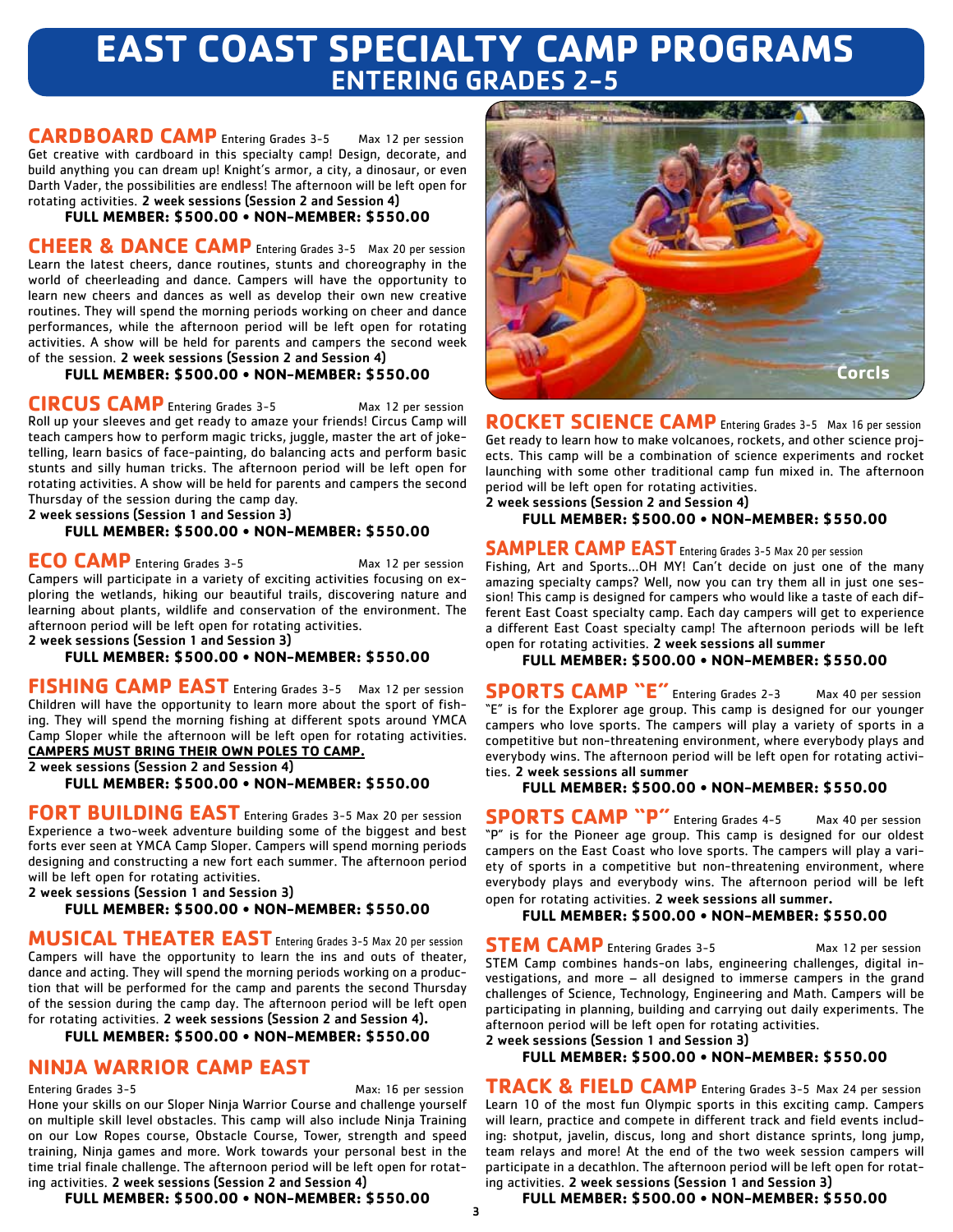## **WEST COAST TRADITIONAL CAMP PROGRAMS**  ENTERING GRADES 6-9

**RANGERS** Entering Grades 6 & 7 Max 120 per session

Exciting traditional camp activities are highlighted in the Ranger program. Rangers will have the opportunity to participate in one optional teen night during the second week of the session.

2 week sessions all summer & Sloper Preview and Finale **FULL MEMBER: \$480.00 • NON-MEMBER: \$530.00**

**TRAILBLAZERS** Entering Grades 8 & 9 Max 100 per session This program is tailor-made for our oldest campers who want to maximize their camping experience. Trailblazers participate in an exciting field trip and one optional teen night during the second week of the session. 2 week sessions all summer & Sloper Preview and Finale

**FULL MEMBER: \$480.00 • NON-MEMBER: \$530.00**

## **WEST COAST SPECIALTY CAMP PROGRAMS**  ENTERING GRADES 6-9

**ART CAMP WEST** Entering Grades 6-9 Max 12 per session The perfect choice for campers who would enjoy the opportunity to be creative and express their artistic talents. Drawing, painting, jewelry making, craft projects and more will be offered throughout the two-week session. The afternoon period will be left open for free activity choices. One optional teen night will be offered each session. A showcase will be held for parents and campers the second week of the session during the camp day. 2 week sessions all summer

**FULL MEMBER: \$500.00 • NON-MEMBER: \$550.00**

**CARPENTRY CAMP** Entering Grades 6-9 Max 10 per session A great camp designed to make a lasting impression. Participants will have hands-on experience designing and building a camp project. If you have an interest in carpentry, you will love this camp. The afternoon period will be left open for free activity choices. One optional teen night will be offered each session. 2 week sessions (Session 1 and Session 3)

#### **FULL MEMBER: \$500.00 • NON-MEMBER: \$550.00**

**CROSS COUNTRY CAMP** Entering Grades 6-9 Max 20 per session Get yourself in shape for the fall cross country running season. Participants will have daily workouts on the trails of YMCA Camp Sloper. Running tips, workout routines and timed 5K trail runs will highlight this program. Participants must supply their own running shoes. The afternoon period will be left open for free activity choices. One optional teen night will be offered each session. 2 week sessions (Session 2 and Session 4)

#### **FULL MEMBER: \$500.00 • NON-MEMBER: \$550.00**

**FARM CAMP** Entering Grades 6-9 Max 16 per session Campers will learn to cultivate and harvest vegetables at the Lewis Educational Agriculture Farm (L.E.A.F.) to be sold at local Farmer's Markets. The L.E.A.F. is committed to producing the freshest, safest, best tasting produce while being conscientious stewards of the land. Campers will be bussed to the farm, located just 2 miles away. The afternoon period will be left open for free activity choices. One optional teen night will be offered each session. 2 week sessions (Session 2 and Session 4)

**FULL MEMBER: \$560.00 • NON-MEMBER: \$610.00**

**FISHING CAMP WEST** Entering Grades 6-9 Max 12 per session Children will have the opportunity to learn more about the sport of fishing. They will spend the morning fishing at different spots around YMCA Camp Sloper while the afternoon will be left open for free activity choices. One optional teen night will be offered each session. **CAMPERS MUST BRING THEIR OWN POLES TO CAMP.** 2 week sessions (Session 1 and Session 3)

**FULL MEMBER: \$500.00 • NON-MEMBER: \$550.00**

**FORT BUILDING WEST** Entering Grades 6-9 Max 20 per session Experience a two-week adventure building some of the biggest and best forts ever seen at YMCA Camp Sloper. Campers will spend morning periods designing and constructing a new fort each summer. The afternoon period will be left open for free activity choices. One optional teen night will be offered each session. 2 week sessions (Session 2 and Session 4)

**FULL MEMBER: \$500.00 • NON-MEMBER: \$550.00**

**GOLF CAMP** Entering Grades 6-9 Max 20 per session Campers will get to learn first hand from a real golf pro; getting golf instruction on putting, chipping, irons and woods. Campers will be bussed to Hawk's Landing Country Club for eight days of instruction and golfing and will have the opportunity to play between 9AM and 1 PM. The afternoon period will be left open for free activity choices. One optional teen night will be offered each session. **CAMPERS MUST SUPPLY THEIR OWN CLUBS!** 2 week sessions (Session 2 and Session 4)

**FULL MEMBER: \$560.00 • NON-MEMBER: \$610.00**

**HIGH ADVENTURE CAMP** Entering Grades 6-9 Max 12 per session Experience camp like you have never before! This camp is designed for teens who are ready to push the limits in various activities. Each day will feature a new and challenging activity like mountain boarding, high ropes, adventurous obstacle courses and other extreme sport activities. The afternoon period will be left open for free activity choices. One optional teen night will be offered each session. 2 week sessions (Session 2 and Session 4)

#### **FULL MEMBER: \$500.00 • NON-MEMBER: \$550.00**

**MT. BIKING CAMP** Entering Grades 6-9 Max 12 per session Come explore all 143 acres of YMCA Camp Sloper on two wheels. Campers will mountain bike for the morning periods and enjoy free activity in the afternoon. **ALL PARTICIPANTS MUST SUPPLY A MOUNTAIN BIKE, WITH SWITCHING GEARS AND A HELMET.** Participants should have their bikes dropped off and picked up at the beginning and end of the session. One optional teen night will be offered each session. 2 week sessions all summer

**FULL MEMBER: \$500.00 • NON-MEMBER: \$550.00**

**MOVIE MAKING CAMP** Entering Grades 6-9 Max 12 per session Campers will enjoy the creative hands-on experience of working on their very own movies with fellow campers. Campers will collaborate through the entire process of storyboarding, casting, filming, and editing their group's movie. Campers do not have to supply any video equipment. The afternoon period will be left open for free activity choices. One optional teen night will be offered each session. 2 week sessions (Session 2 and Session 4)

#### **FULL MEMBER: \$500.00 • NON-MEMBER: \$550.00**

#### **NINJA WARRIOR CAMP WEST**

Entering Grades 6-9 Max 20 per session Run, jump, climb, push and pull yourself over obstacles in our Sloper Ninja Warrior Course. As well as experience High & Low Ropes in a much different way! Camp will include Ninja Games, parkour courses , stretching, skill- building and warrior choice! The afternoon period will be left open for free activity choices. One optional teen night will be offered each session. 2 week sessions (Session 1 and Session 3)

#### **FULL MEMBER: \$500.00 • NON-MEMBER: \$550.00**

PHOTOGRAPHY CAMP Entering Grades 6-9 Max 10 per session Capture the beauty of YMCA Camp Sloper during the summer. Campers will be using digital cameras to take pictures all over camp. **CAMPERS MUST PROVIDE THEIR OWN DIGITAL CAMERA.** Each day will present a new assignment for campers. Photo assignments such as black & white, action, nature, and photos for next year's camp brochure will be featured. The afternoon period will be left open for free activity choices. One optional teen night will be offered each session.

2 week sessions (Session 1 and Session 3)

#### **FULL MEMBER: \$500.00 • NON-MEMBER: \$550.00**

4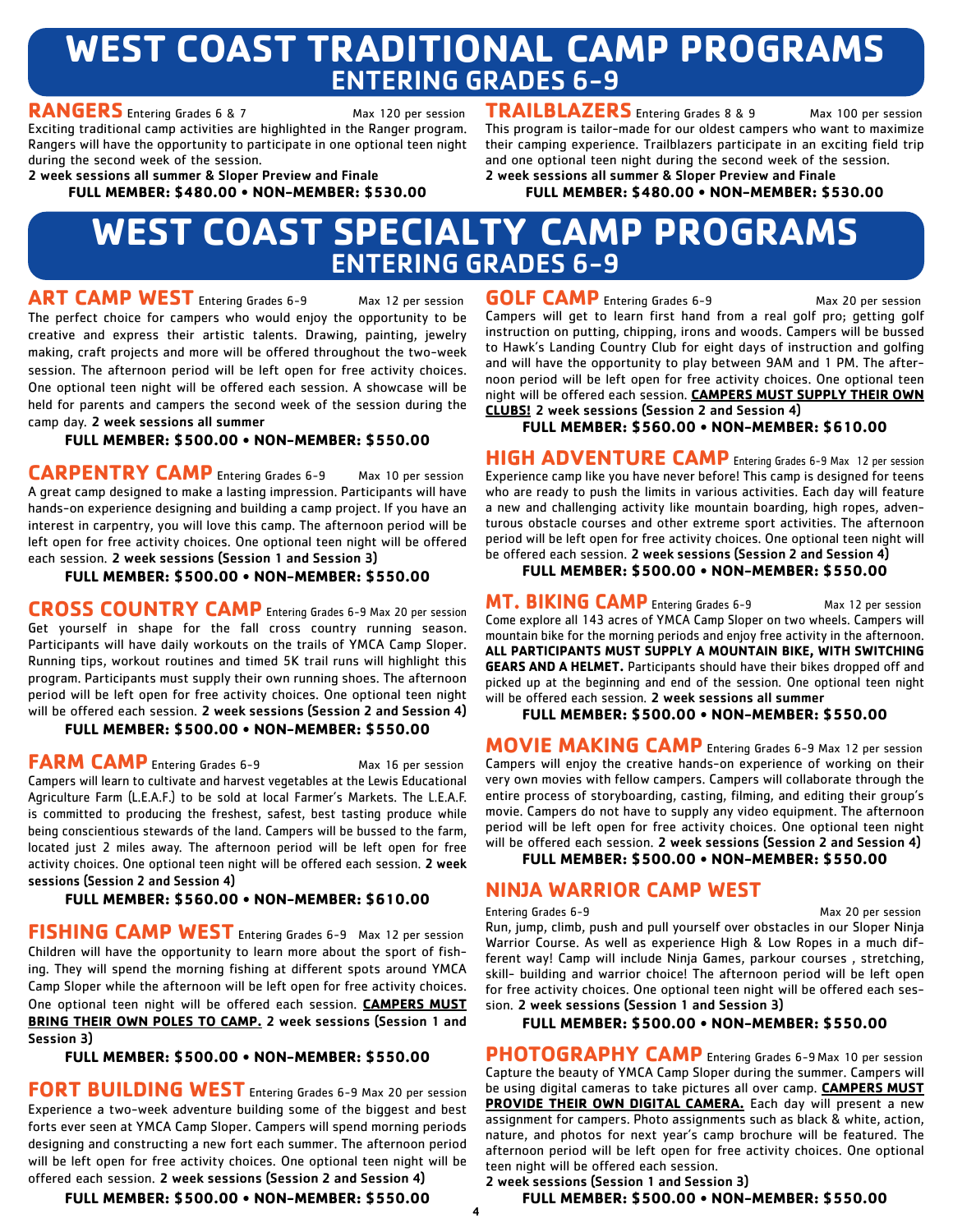## **WEST COAST SPECIALTY CAMP PROGRAMS**  ENTERING GRADES 6-9



**PINSPIRATION CAMP** Entering Grades 6-9 Max 12 per session Create amazing art, cook incredible treats, discover and learn about all the rest; as campers decide the creations in this specialty camp inspired by the online destination for all types of creators, Pinterest! The afternoon will be left open for free activity choices. One optional teen night will be offered each session. 2 week sessions (Session 1 and Session 3)

#### **FULL MEMBER: \$500.00 • NON-MEMBER: \$550.00**

**ROCK CLIMBING CAMP** Entering Grades 6-9Max 10 per session Take advantage of the awesome rock climbing opportunities at YMCA Camp Sloper. Participants will be instructed and supervised by certified staff on proper climbing and safety techniques. Great opportunity for beginner-intermediate climbers. The afternoon period will be left open for free activity choices. One optional teen night will be offered each session. 2 week sessions (Session 1 and Session 3)

**FULL MEMBER: \$500.00 • NON-MEMBER: \$550.00**

# **COUNSELOR IN TRAINING**

#### **CIT** Entering Grade 10 Max 50 per session

Our future leaders, Counselors-In-Training, spend four weeks (both Session 1 and 2 or Session 3 and 4) training and working with campers. They develop leadership skills, personal values, teambuilding and communication skills along the way. A great program to fulfill volunteer hours for church or other community organizations. Candidates must fill out a CIT application and will be interviewed by the CIT Director. CIT applications are available at both the Southington and Cheshire Community YMCAs and online at ymcacampsloper.org. CITs may be invited back for Session 3 and/ or Session 4 if they are registered for Session 1 and 2. (CITs must receive an invitation letter before re-registering for Session 3 and/or Session 4). 4 week sessions.

**FULL MEMBER: \$530.00 • NON-MEMBER: \$580.00**

#### **SAMPLER CAMP WEST** Entering Grades 6-9 Max 20 per session

Carpentry, Art and Rock Climbing…OH MY! Can't decide on just one of the many amazing specialty camps? Well, now you can try them all in just one session! This camp is designed for campers who would like a taste of each different West Coast specialty camp. Each day campers will get to experience a different West Coast specialty camp! The afternoon periods will be left open for free activity choices. 2 week sessions all summer

#### **FULL MEMBER: \$500.00 • NON-MEMBER: \$550.00**

**SHOW STOPPERS CAMP** Entering Grades 6-9 Max 12 per session Love to sing, act, and dance? Join our group of campers who will steal the show! Sing the latest top 40 pop songs, classic rock, show tunes, as well as act and put on a show! Campers will learn various singing, dancing, and acting techniques. The afternoon period will be left open for free activity choices. One optional teen night will be offered each session. A show will be held for parents and campers the second week of the session during the camp day. 2 week sessions (Session 2 and Session 4)

#### **FULL MEMBER: \$500.00 • NON-MEMBER: \$550.00**

**SPORTS CAMP WEST** Entering Grades 6-9 Max 24 per session Sportsmanship, teamwork and fair play are taught through a variety of sports. Each camper will have all morning to participate in a different sport each day. The afternoon period will be left open for free activity choices. One optional teen night will be offered each session. 2 week sessions all summer

#### **FULL MEMBER: \$500.00 • NON-MEMBER: \$550.00**

**STEAM CAMP** Entering Grades 6-9 Max 12 per session This camp offers a great opportunity for campers to further their experience in the fields of Science, Technology, Engineering, Art, and Math. Here campers will be both creative and innovative as they work together to bring projects to life! The afternoon will be left open for free activity choices. One optional teen night will be offered each session. 2 week sessions (Session 1 and Session 3)

#### **FULL MEMBER: \$500.00 • NON-MEMBER: \$550.00**

**SURVIVOR CAMP** Entering Grades 6-9 Max 12 per session Campers learn essential camping skills and wilderness survival techniques. Campers will build a shelter with natural surroundings, learn how to use the wilderness as a resource, geocaching, read trail maps and more. This is a fun camp for anyone interested in hiking, wilderness survival and living off the land. This camp also features a nature hike from Castle Craig to Sloper. The afternoon period will be left open for free activity choices. One optional teen night will be offered each session. 2 week sessions (Session 1 and Session 3)

**FULL MEMBER: \$500.00 • NON-MEMBER: \$550.00**

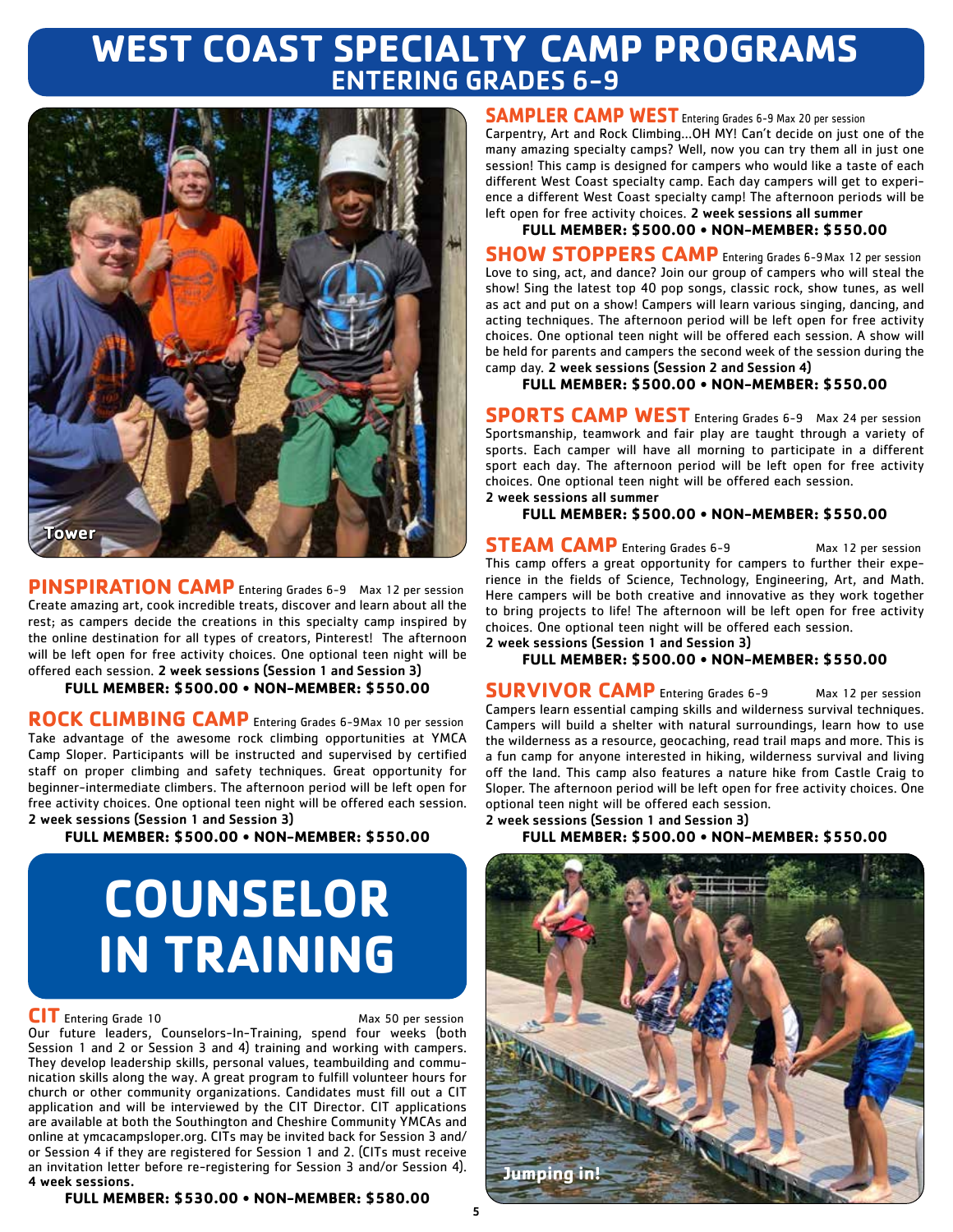## **STEP 3:** REGISTER! Visit WWW.YMCACAMPSLOPER.ORG to register online or to print an application.

## **2022 CAMP PRIC**

#### **TRADITIONAL CAMPS**

|                           | <b>FULL</b> | <b>NON-MEMBER</b> |
|---------------------------|-------------|-------------------|
| Wanderers 1-WEEK SESSIONS | \$220       | \$245             |
| Sloperians                | \$480       | \$530             |
| <b>Navigators</b>         | \$480       | \$530             |
| <b>Explorers</b>          | \$480       | \$530             |
| <b>Pioneers</b>           | \$480       | \$530             |
| Rangers                   | \$480       | \$530             |
| <b>Trailblazers</b>       | \$480       | \$530             |
| <b>CIT<sub>s</sub></b>    | \$530       | \$580             |

#### **EAST COAST SPECIALTY CAMPS**

| Adventure Camp           | \$500 | \$550 |
|--------------------------|-------|-------|
| Around the World Camp    | \$500 | \$550 |
| Art Camp "E"             | \$500 | \$550 |
| Art Camp "P"             | \$500 | \$550 |
| Bookworm Camp            | \$500 | \$550 |
| Camp Perfect Camp        | \$500 | \$550 |
| Cardboard Camp           | \$500 | \$550 |
| Cheer & Dance Camp       | \$500 | \$550 |
| Circus Camp              | \$500 | \$550 |
| Eco Camp                 | \$500 | \$550 |
| <b>Fishing Camp East</b> | \$500 | \$550 |
| Fort Building East       | \$500 | \$550 |
| Musical Theater East     | \$500 | \$550 |
| Ninja Warrior Camp East  | \$500 | \$550 |
| Rocket Science Camp      | \$500 | \$550 |
| Sampler Camp East        | \$500 | \$550 |
| Sports Camp "E"          | \$500 | \$550 |
| Sports Camp "P"          | \$500 | \$550 |
| <b>STEM Camp</b>         | \$500 | \$550 |
| Track & Field Camp       | \$500 | \$550 |

### **EARLY BIRD ONLINE REGISTRATION:**

**SAT., FEB. 5 • 8 AM WWW.YMCACAMPSLOPER.ORG**

**For 2021 Campers and Full Members of the Southington and Cheshire YMCAs**

#### **WEST COAST SPECIALTY CAMPS FULL NON-MEMBER**

|                           | .     | ,,,,,,,,,,,,,,, |
|---------------------------|-------|-----------------|
| Art Camp West             | \$500 | \$550           |
| Carpentry Camp            | \$500 | \$550           |
| <b>Cross Country Camp</b> | \$500 | \$550           |
| Farm Camp                 | \$560 | \$610           |
| <b>Fishing Camp West</b>  | \$500 | \$550           |
| Fort Building West        | \$500 | \$550           |
| Golf Camp                 | \$560 | \$610           |
| High Adventure Camp       | \$500 | \$550           |
| Mountain Biking Camp      | \$500 | \$550           |
| Movie Making Camp         | \$500 | \$550           |
| Ninja Warrior Camp West   | \$500 | \$550           |
| Photography Camp          | \$500 | \$550           |
| <b>Pinspiration Camp</b>  | \$500 | \$550           |
| Rock Climbing Camp        | \$500 | \$550           |
| Sampler Camp West         | \$500 | \$550           |
| <b>Show Stoppers Camp</b> | \$500 | \$550           |
| Sports Camp West          | \$500 | \$550           |
| <b>STEAM Camp</b>         | \$500 | \$550           |
| Survivor Camp             | \$500 | \$550           |

NO CAMP JULY 4 Camp prices are prorated for Session 1

#### **EXTENDED CARE OPTIONS**

| Before Camp          | \$160 | \$160 |
|----------------------|-------|-------|
| After Camp           | \$160 | \$160 |
| Before & After Camp  | \$235 | \$235 |
| *SLOPER PREVIEW WEEK | \$275 | \$300 |
| *SLOPER FINALE WEEK  | \$275 | \$300 |
|                      |       |       |

\*The Sloper Preview and Finale Weeks each are a one-week session of camp at the beginning and end of summer with all the same great fun, adventure and tradition as our regular two-week sessions!

**OPEN REGISTRATION STARTS Sun., Feb. 6, 2022 AT 7 AM Register online or at the Southington or Cheshire Community YMCAs**

### If you wish to pay by cash or check, or to set up a customized payment **PAYMENT**

You must choose a payment option at registration. You may:

• Pay the balance in full;

- Pay all applicable deposits and fees, then choose an equal, bimonthly installment option through August; or
- Pay all applicable deposits and fees, then the card on file will automatically be charged the session balance on the due date before each registered session as follows:

**FULL PAYMENT is due TWO WEEKS prior to the start of each session. SLOPER PREVIEW full payment due JUNE 6 SESSION 1 full payment due JUNE 13 SESSION 2 full payment due JUNE 27 SESSION 3 full payment due JULY 11 SESSION 4 full payment due JULY 25 FINALE WEEK full payment due AUGUST 8**

option will be used as payment and your payment will automatically be deducted on the dates determined by the option of your choice. **A \$10 late fee will be added to payments not received by the payment deadline. • \$50 NON-REFUNDABLE DEPOSIT REQUIRED:** per session, per child.

#### **• \$20 CAMP IMPROVEMENT FEE:**

plan, pick one of the options requiring a deposit only and call the camp office to make the changes to your account. If you do not call, your original

one-time fee, per year, per child, paid at registration. Financial assistance is available through the Southington Community YMCA for Southington and Cheshire residents. Please contact Sue Cagno at 860-426-9590 with any financial assistance questions or concerns.

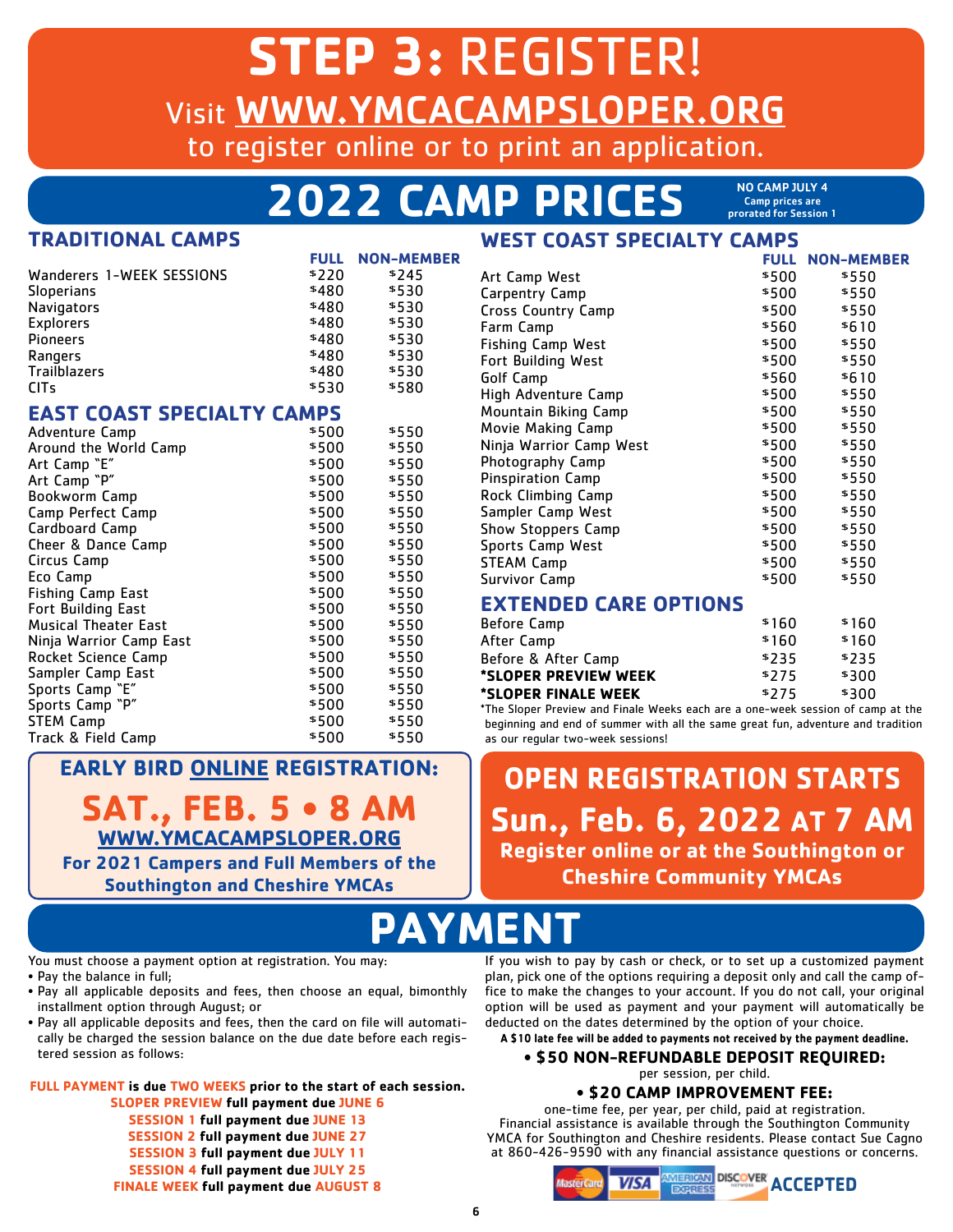## **OPEN HOUSE DATES: SATURDAY, APRIL 16**

10 AM to 2 PM @ YMCA Camp Sloper

**SATURDAY, APRIL 30** 10 AM to 2 PM @ YMCA Camp Sloper the

### **WEDNESDAY, JUNE 1** 5:30-7:30 PM @ YMCA Camp Sloper

Camp staff on site to answer questions and provide camp tours Easy registration • Special gift for all who attend \*In case of rain, call: **860.621.8194**







## **FROM 691 – Exit 4, at the end of the exit follow signs toward Southington.**

At the first intersection take a right onto Route 120/Meriden Avenue. Travel 4/10 of a mile and take a right at the light onto Savage Street. Follow to the end, take a right onto East Street. YMCA Camp Sloper is 7/10 of a mile on the right. Look for the YMCA Camp Sloper Outdoor Center sign at the entrance.

**FROM 84** – Exit 32, (Queen Street), at the end of the ramp head south on Route 10 for 2-2/10 of a mile through the center of Southington. At the end of the Town Green, take a left onto Berlin Avenue (TDBank is on the corner). Follow Berlin Avenue to the four-way intersection. Take a left onto Berlin Street. At the second stop sign, take a right onto East Street. Follow for about 1/4 mile, past the Red Barn on the left. YMCA Camp Sloper's main entrance is on the left. Look for the YMCA Camp Sloper Outdoor Center sign at the entrance.

**FROM CHAMBERLAIN HIGHWAY (FROM NEW BRITAIN AND BERLIN)** – Take a right onto Southington Road (Route 364), past Timberlin Golf Course, which turns into Kensington Road. Follow to stop sign at end. Take left onto East Street. YMCA Camp Sloper is 1/4 mile past the Red Barn on the left. YMCA Camp Sloper's main entrance is on the left. Look for the YMCA Camp Sloper Outdoor Center sign at the entrance.

**FROM ROUTE 10 IN CHESHIRE** – Follow Route 10 North toward Southington, bear right toward Route 322. At stop light take a right onto Route 322 (Meriden-Waterbury Turnpike). At first stop light (McDonald's on right), take a left onto South End Road. Take first right onto Savage Street. Follow Savage Street to end (crosses Route 120/Meriden Avenue). At stop sign take a right onto East Street. YMCA Camp Sloper is 7/10 of a mile on the right. Look for the YMCA Camp Sloper Outdoor Center sign at the entrance.

Google map to YMCA Camp Sloper: https://goo.gl/maps/8x2ci1M9xWD2

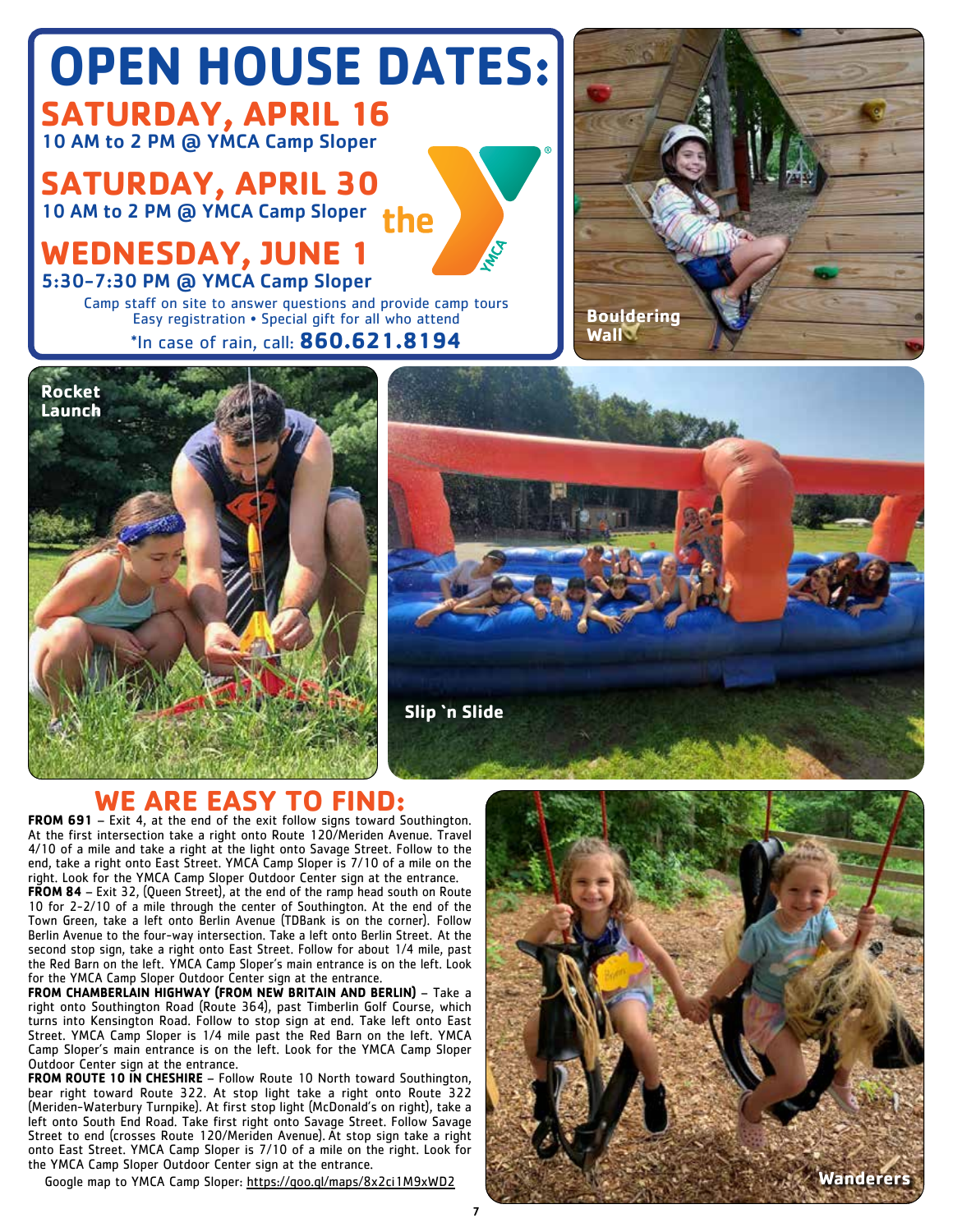# **GREAT FACILITY AND CARING STAFF!**

YMCA Camp Sloper prides itself on having an enthusiastic staff who provide a safe and fun environment for each camper. We are committed to training and developing an outstanding group of counselors and directors who are dedicated to offering the best possible day camp experience. Sloper Staff Philosophy: Be FUN, have FUN, give FUN, EVERY DAY. Our 143-acre site is ideal for an exciting, rewarding day full of activities. Included on our property is a 19-acre pond with two waterfront areas, miles of hiking trails, numerous campsites, sports fields, two basketball courts, arts & crafts cabin, nature center, two bath houses with changing rooms, a camp office, three walk-in coolers, 10 pavilions, a 33-foot climbing tower, high ropes course with zip line, 80-foot superslide, 50th Anniversary Amphitheater, Pirate's Point lookout tower, playscape, West Coast Water Park for teens and the East Coast Waterslide for our younger campers, Sloper Slip 'n' Slide, a Village of Forts, Melanie Rossini Program Center, Sloper Store, the Sloper Express, Tricycle Track, the Meade Family Library, Ninja Warrior Course, Bouldering Area, 9 Square in the Air and much more!

## **APRIL VACATION CAMP AT YMCA CAMP SLOPER**

## **April 11-14, 2022 9 AM-3 PM**

**NOTE: No April Vacation Camp on Good Friday, April 15 April Vacation Camp will be offering:**

### **• Sampler Camp (Gr. 3-5) • Fishing Camp (Gr. 3-5) • Traditional Camp (Gr. K-5)**

**To register contact the Y or visit ymcacampsloper.org BEFORE AND AFTER CARE IS AVAILABLE FOR APRIL VACATION CAMP.**

**For more information contact YMCA Camp Sloper at 860-621-8194**



### **YMCA CAMP SLOPER OUTDOOR CENTER ALSO OFFERS:**

- **Facility Rental for Groups from 20 to 200 and more!**
- **YMCA Teambuilding Programs for Youth, Teen & Adult Groups**
- **YMCA Environmental Education Programs for School Groups and Youth Groups**
- **Birthday Parties**
- **Free access to hiking, sledding, letter boxing and more for YMCA members. Contact YMCA Camp Sloper:**

**860.621.8194 FOR MORE INFORMATION**

## **IMPORTANT INF0**

**MEMBERSHIP INFORMATION: Membership is no longer required to attend YMCA Camp Sloper.** All campers are considered program members unless they are Full Members of the Southington-Cheshire Community YMCAs. Full Members are entitled to the discounted rate on camp program fees.

**EXTENDED CARE:** Extended Camp Care at YMCA Camp Sloper is available for Sloperians and up for an additional cost. AM Care – 6:30 AM until camp start; PM Care – End of camp until 5:30 PM. Extended Care in Cheshire can be arranged through the Cheshire Community YMCA, 203-272-3150.

**TRANSPORTATION:** Bus service is provided at no additional charge for campers entering kindergarten and up. There is no transportation for Wanderers. All routes are pre-determined, and service Southington, Cheshire, Berlin and Kensington. Bus lists are available at both YMCAs or at ymcacampsloper.org.

**MEDICAL FORMS:** State regulations require us to have a Medical Form on file **BEFORE** a camper comes to camp. Physicals must be within 36 months of the child's first day at camp. Forms are available at either YMCA or may be downloaded at ymcacampsloper.org.

**FINANCIAL ASSISTANCE:** In keeping with YMCA mission and philosophy, camp scholarships are available for qualifying families in Southington and Cheshire. The financial assistance application is available at ymcacampsloper.org or by calling Sue Cagno at 860-426-9590.

**CAMP IMPROVEMENT FEE:** A \$20.00 Camp Improvement Fee will be charged to each camper at the **time of registration** to help defray the cost of new 2022 camp improvements. This is a one-time fee per child, per year.

> **DID YOU KNOW…**  BOTH SOUTHINGTON & CHESHIRE COMMUNITY YMCAs OFFER GREAT PROGRAMS THROUGHOUT THE YEAR? HEALTH & WELLNESS CHILD CARE **WE YOUTH SPORTS # AQUATICS**

**Check out our website at www.sccymca.org**

### **OTHER PROGRAM OPTIONS:**

Naciwonki Summer Adventures at the Southington YMCA: **860-621-8130 or sccymca.org/Naciwonki** YMCA Camp Quinnipiac in Cheshire: **203-272-3150 or sccymca.org/CampQ**

the